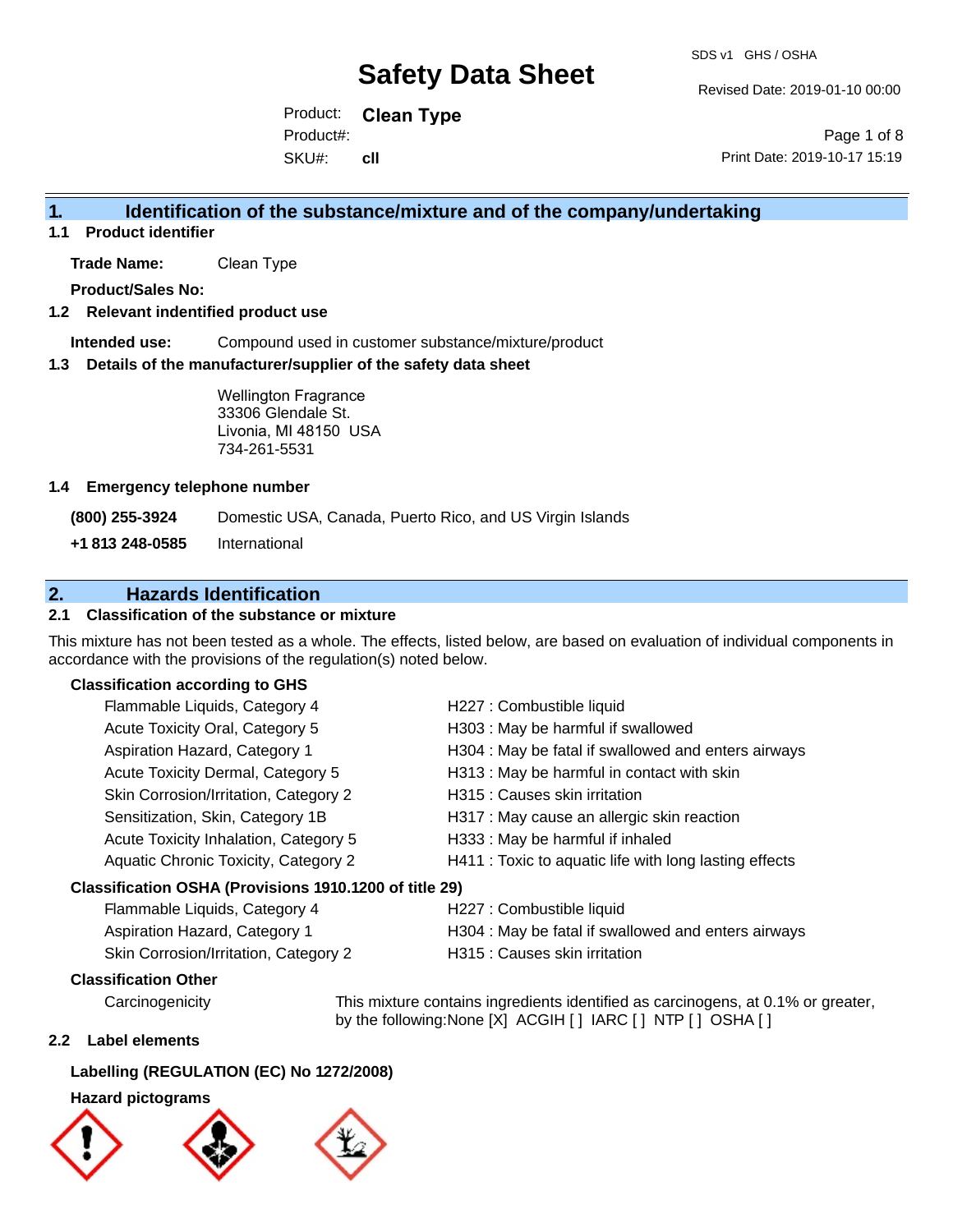Revised Date: 2019-01-10 00:00

Product: **Clean Type** SKU#: Product#: **cll**

Page 2 of 8 Print Date: 2019-10-17 15:19

| <b>Signal Word: Danger</b>      |                                                                                                                                       |
|---------------------------------|---------------------------------------------------------------------------------------------------------------------------------------|
| <b>Hazard statments</b>         |                                                                                                                                       |
| H <sub>227</sub>                | Combustible liquid                                                                                                                    |
| H303                            | May be harmful if swallowed                                                                                                           |
| H304                            | May be fatal if swallowed and enters airways                                                                                          |
| H313                            | May be harmful in contact with skin                                                                                                   |
| H315                            | Causes skin irritation                                                                                                                |
| H317                            | May cause an allergic skin reaction                                                                                                   |
| H333                            | May be harmful if inhaled                                                                                                             |
| H411                            | Toxic to aquatic life with long lasting effects                                                                                       |
| <b>Precautionary Statements</b> |                                                                                                                                       |
| <b>Prevention:</b>              |                                                                                                                                       |
| P235                            | Keep cool                                                                                                                             |
| P <sub>264</sub>                | Wash hands thoroughly after handling                                                                                                  |
| P272                            | Contaminated work clothing should not be allowed out of the workplace                                                                 |
| P273                            | Avoid release to the environment                                                                                                      |
| <b>Response:</b>                |                                                                                                                                       |
| P301 + P310 + P331              | IF SWALLOWED: Immediately call a POISON CENTER or doctor/physician Do NOT<br>induce vomiting                                          |
| $P302 + P352$                   | IF ON SKIN: Wash with soap and water                                                                                                  |
| $P304 + P312$                   | IF INHALED: Call a POISON CENTER or doctor/physician if you feel unwell                                                               |
| P312                            | Call a POISON CENTER or doctor/physician if you feel unwell                                                                           |
| P333 + P313                     | If skin irritation or a rash occurs: Get medical advice/attention                                                                     |
| P362                            | Take off contaminated clothing and wash before reuse                                                                                  |
| P363                            | Wash contaminated clothing before reuse                                                                                               |
| P370 + P378                     | In case of fire: Use Carbon dioxide (CO2), Dry chemical, or Foam for extinction. Do not use<br>a direct water jet on burning material |
| P391                            | <b>Collect Spillage</b>                                                                                                               |

#### **2.3 Other Hazards**

**no data available**

### **3. Composition/Information on Ingredients**

### **3.1 Mixtures**

This product is a complex mixture of ingredients, which contains among others the following substance(s), presenting a health or environmental hazard within the meaning of the UN Globally Harmonized System of Classification and Labeling of Chemicals (GHS):

| CAS#<br>Ingredient | EC#                                      | Conc.<br>Range | <b>GHS Classification</b>          |
|--------------------|------------------------------------------|----------------|------------------------------------|
| $88 - 41 - 5$      | 201-828-7<br>2-t-Butylcyclohexyl acetate | $10 - 20 \%$   | H227; H303; H316; H401; H411       |
| 5989-27-5          | 227-813-5                                | $10 - 20%$     | H226; H304; H315; H317; H400; H410 |
| Limonene           |                                          |                |                                    |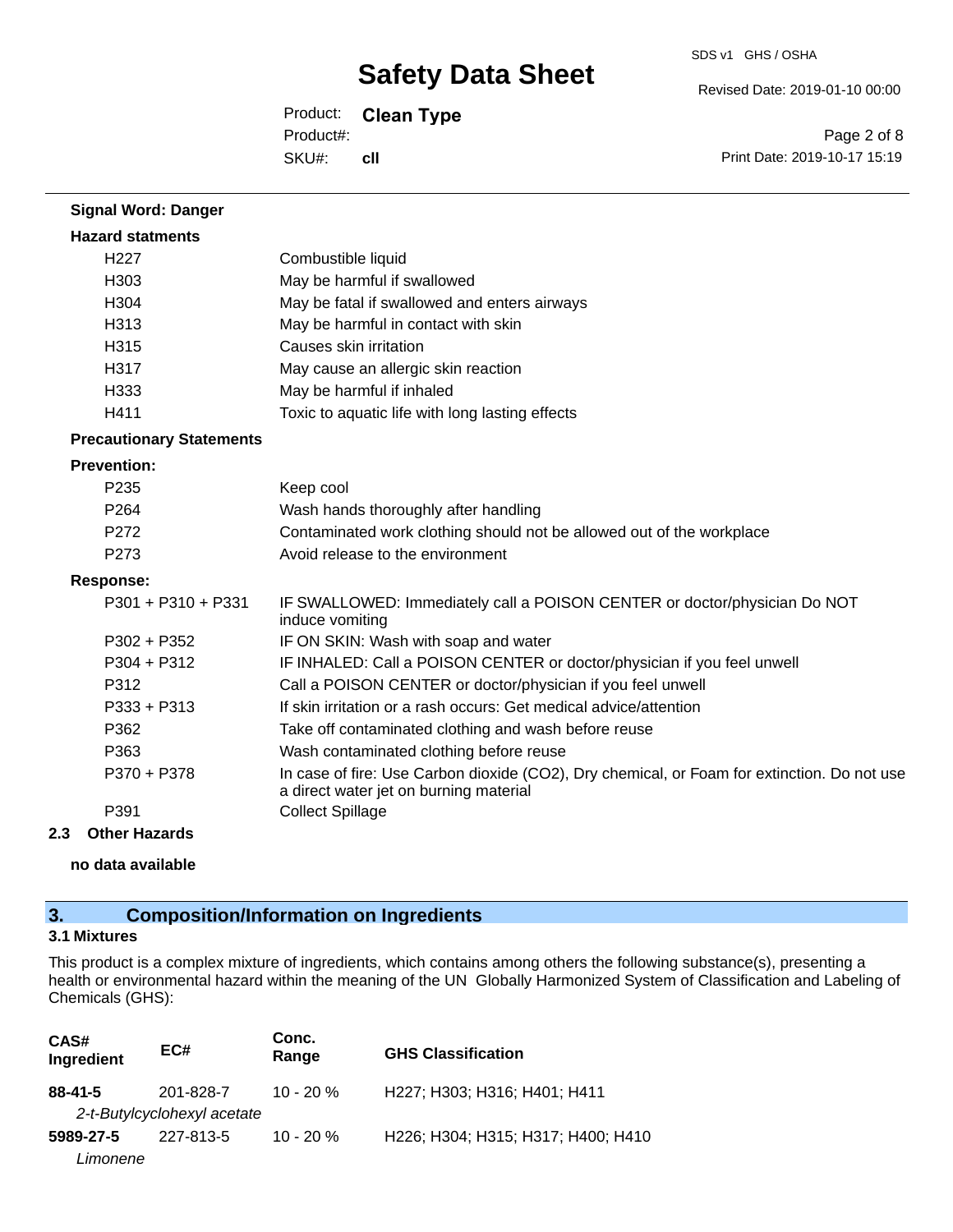SDS v1 GHS / OSHA

Revised Date: 2019-01-10 00:00

Print Date: 2019-10-17 15:19

Page 3 of 8

Product: **Clean Type**

Product#:

SKU#: **cll**

| CAS#<br>Ingredient     | EC#                                | Conc.<br>Range                                           | <b>GHS Classification</b>          |
|------------------------|------------------------------------|----------------------------------------------------------|------------------------------------|
| 151-05-3               | 205-781-3                          | $2 - 5%$                                                 | H303; H402                         |
|                        | 1,1-Dimethyl-2-phenylethyl acetate |                                                          |                                    |
| 54830-99-8             | 259-367-2                          | $2 - 5%$                                                 | H303; H316; H402                   |
|                        | Acetoxydihydrodicyclopentadiene    |                                                          |                                    |
| 142-19-8               | 205-527-1                          | $2 - 5%$                                                 | H227; H301; H311; H400; H412       |
| Allyl heptanoate       |                                    |                                                          |                                    |
| 101-86-0               | 202-983-3                          | $2 - 5%$                                                 | H303; H316; H317; H400; H411       |
|                        | Hexyl cinnamaldehyde               |                                                          |                                    |
| 120-51-4               | 204-402-9                          | $2 - 5%$                                                 | H302; H313; H400; H411             |
| <b>Benzyl Benzoate</b> |                                    |                                                          |                                    |
| 18479-58-8             | 242-362-4                          | $2 - 5%$                                                 | H227; H303; H315; H319; H402       |
|                        | 2,6-dimethyloct-7-en-2-ol          |                                                          |                                    |
| 128-37-0               | 204-881-4                          | $2 - 5%$                                                 | H316; H400; H410                   |
|                        | <b>Butylated hydroxytoluene</b>    |                                                          |                                    |
| 706-14-9               | 211-892-8                          | $2 - 5%$                                                 | H316                               |
| gamma-Decalactone      |                                    |                                                          |                                    |
| 103-95-7               | 203-161-7                          | $2 - 5%$                                                 | H227; H303; H315; H317; H401; H412 |
| Cyclamen Aldehyde      |                                    |                                                          |                                    |
| 8007-35-0              | 232-357-5                          | $2 - 5%$                                                 | H316; H401; H411                   |
| Terpineol acetate      |                                    |                                                          |                                    |
| 14901-07-6             | 238-969-9                          | $1 - 2%$                                                 | H316; H401; H411                   |
| beta-lonone            |                                    |                                                          |                                    |
| 6413-10-1              | 229-114-0                          | $1 - 2%$                                                 | H227; H316                         |
|                        |                                    | Ethyl 2-methyl-1,3-dioxolane-2-acetate (Fructone)        |                                    |
| 5392-40-5              | 226-394-6                          | $0.1 - 1.0 \%$                                           | H313; H315; H317; H319; H401       |
| Citral                 |                                    |                                                          |                                    |
| 6259-76-3              | 228-408-6                          | $0.1 - 1.0 %$                                            | H315; H317; H319; H400; H410       |
| Hexyl salicylate       |                                    |                                                          |                                    |
|                        |                                    | See Section 16 for full text of GHS classification codes |                                    |
|                        |                                    |                                                          |                                    |

See Section 16 for full text of GHS classification codes which where not shown in section 2 Total Hydrocarbon Content  $(\% w/w) = 12.02$ 

### **4. First Aid Measures**

## **4.1 Description of first aid measures**

| Inhalation:           | Remove from exposure site to fresh air and keep at rest.<br>Obtain medical advice.                            |
|-----------------------|---------------------------------------------------------------------------------------------------------------|
| Eye Exposure:         | Flush immediately with water for at least 15 minutes.<br>Contact physician if symptoms persist.               |
| <b>Skin Exposure:</b> | Remove contaminated clothes. Wash thoroughly with water (and soap).<br>Contact physician if symptoms persist. |
| Ingestion:            | Rinse mouth with water and obtain medical advice.                                                             |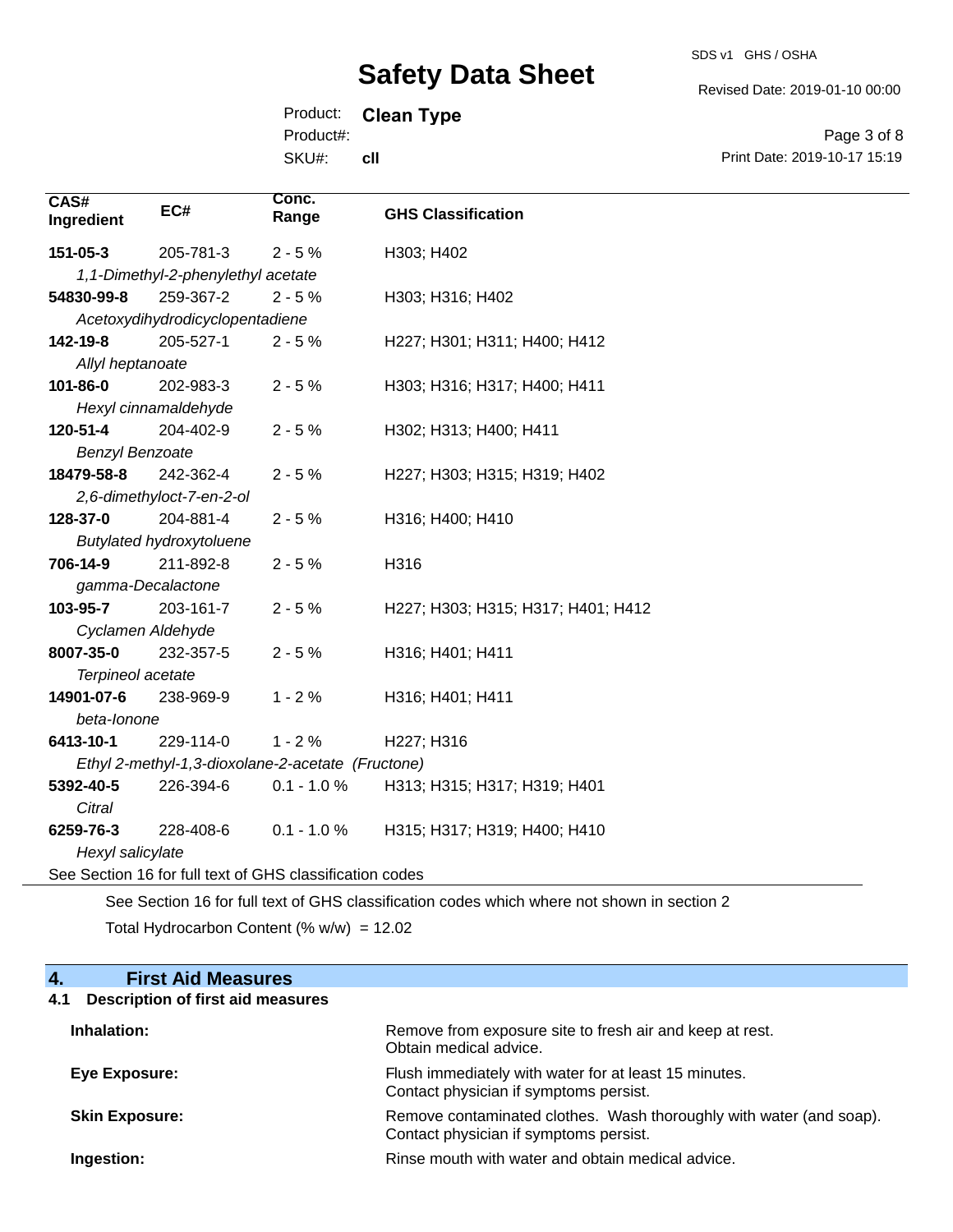SDS v1 GHS / OSHA

Revised Date: 2019-01-10 00:00

Product: **Clean Type** SKU#: Product#: **cll**

Page 4 of 8 Print Date: 2019-10-17 15:19

# **4.2 Most important symptoms and effects, both acute and delayed Symptoms:** no data available **Risks:** Risks: Refer to Section 2.2 "Hazard Statements" **4.3 Indication of any immediate medical attention and special treatment needed Treatment:** Treatment: Treatment: Refer to Section 2.2 "Response" **5. Fire-Fighting measures 5.1 Extinguishing media** Suitable: Carbon dioxide (CO2), Dry chemical, Foam **Unsuitable** Do not use a direct water jet on burning material **5.2 Special hazards arising from the substance or mixture During fire fighting:** Water may be ineffective **5.3 Advice for firefighters Further information:** Standard procedure for chemical fires

#### **6. Accidental Release Measures**

#### **6.1 Personal precautions, protective equipment and emergency procedures**

Avoid inhalation and contact with skin and eyes. A self-contained breathing apparatus is recommended in case of a major spill.

#### **6.2 Environmental precautions**

Keep away from drains, soil, and surface and groundwater.

#### **6.3 Methods and materials for containment and cleaning up**

Clean up spillage promptly. Remove ignition sources. Provide adequate ventilation. Avoid excessive inhalation of vapors. Gross spillages should be contained by use of sand or inert powder and disposed of according to the local regulations.

#### **6.4 Reference to other sections**

Not Applicable

#### **7. Handling and Storage**

#### **7.1 Precautions for safe handling**

Apply according to good manufacturing and industrial hygiene practices with proper ventilation. Do not drink, eat or smoke while handling. Respect good personal hygiene.

#### **7.2 Conditions for safe storage, including any incompatibilities**

Store in a cool, dry and ventilated area away from heat sources and protected from light in tightly closed original container. Avoid uncoated metal container. Keep air contact to a minimum.

#### **7.3 Specific end uses**

No information available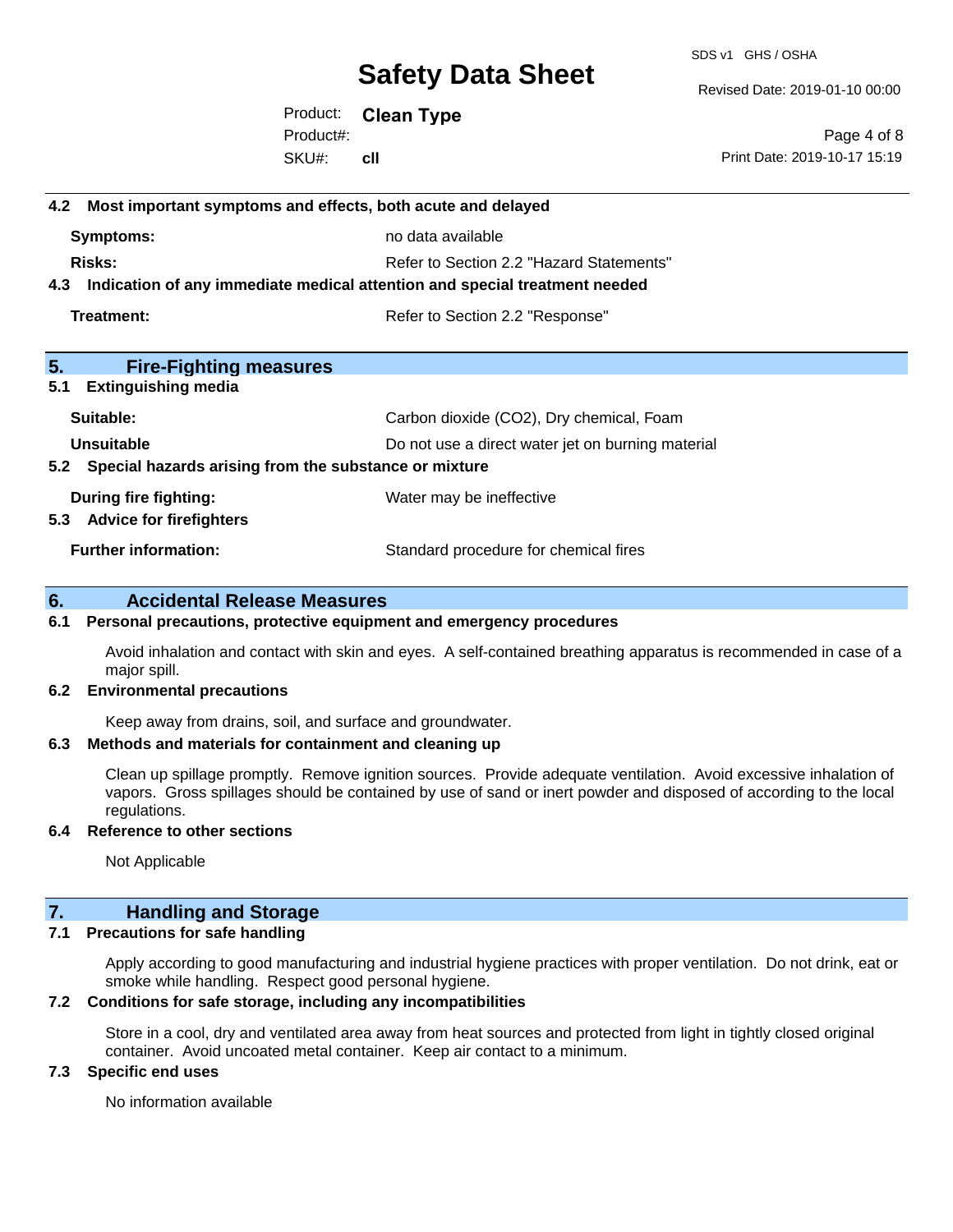SDS v1 GHS / OSHA

Revised Date: 2019-01-10 00:00

Product: **Clean Type** SKU#: Product#: **cll**

Page 5 of 8 Print Date: 2019-10-17 15:19

| 8.                             | <b>Exposure Controls/Personal Protection</b>                                                                                             |       |                                          |             |                         |
|--------------------------------|------------------------------------------------------------------------------------------------------------------------------------------|-------|------------------------------------------|-------------|-------------------------|
| 8.1 Control parameters         |                                                                                                                                          |       |                                          |             |                         |
| <b>Exposure Limits:</b>        |                                                                                                                                          |       |                                          |             |                         |
| <b>Component</b>               |                                                                                                                                          | ACGIH | <b>ACGIH</b><br>TWA ppm STEL ppm TWA ppm | <b>OSHA</b> | <b>OSHA</b><br>STEL ppm |
| 128-37-0                       | <b>Butylated hydroxytoluene</b>                                                                                                          | 2     |                                          |             |                         |
| <b>Engineering Controls:</b>   | Use local exhaust as needed.                                                                                                             |       |                                          |             |                         |
|                                | 8.2 Exposure controls - Personal protective equipment                                                                                    |       |                                          |             |                         |
| Eye protection:                | Tightly sealed goggles, face shield, or safety glasses with brow guards and side shields, etc.<br>as may be appropriate for the exposure |       |                                          |             |                         |
| <b>Respiratory protection:</b> | Avoid excessive inhalation of concentrated vapors. Apply local ventilation where appropriate.                                            |       |                                          |             |                         |
| <b>Skin protection:</b>        | Avoid Skin contact. Use chemically resistant gloves as needed.                                                                           |       |                                          |             |                         |

### **9. Physical and Chemical Properties**

### **9.1 Information on basic physical and chemical properties**

| Appearance:                  | Liquid                        |
|------------------------------|-------------------------------|
| Odor:                        | Conforms to Standard          |
| Color:                       | Colorless to Yellow Tint (G1) |
| <b>Viscosity:</b>            | Liquid                        |
| <b>Freezing Point:</b>       | Not determined                |
| <b>Boiling Point:</b>        | Not determined                |
| <b>Melting Point:</b>        | Not determined                |
| <b>Flashpoint (CCCFP):</b>   | 160 F (71.11 C)               |
| <b>Auto flammability:</b>    | Not determined                |
| <b>Explosive Properties:</b> | None Expected                 |
| <b>Oxidizing properties:</b> | None Expected                 |
| Vapor Pressure (mmHg@20 C):  | 0.1907                        |
| %VOC:                        | 0.19                          |
| Specific Gravity @ 25 C:     | 0.9300                        |
| Density @ 25 C:              | 0.9270                        |
| Refractive Index @ 20 C:     | 1.4640                        |
| Soluble in:                  | Oil                           |

# **10. Stability and Reactivity**

| 10.1 Reactivity                         | None       |
|-----------------------------------------|------------|
| <b>10.2 Chemical stability</b>          | Stable     |
| 10.3 Possibility of hazardous reactions | None known |
| 10.4 Conditions to avoid                | None known |
|                                         |            |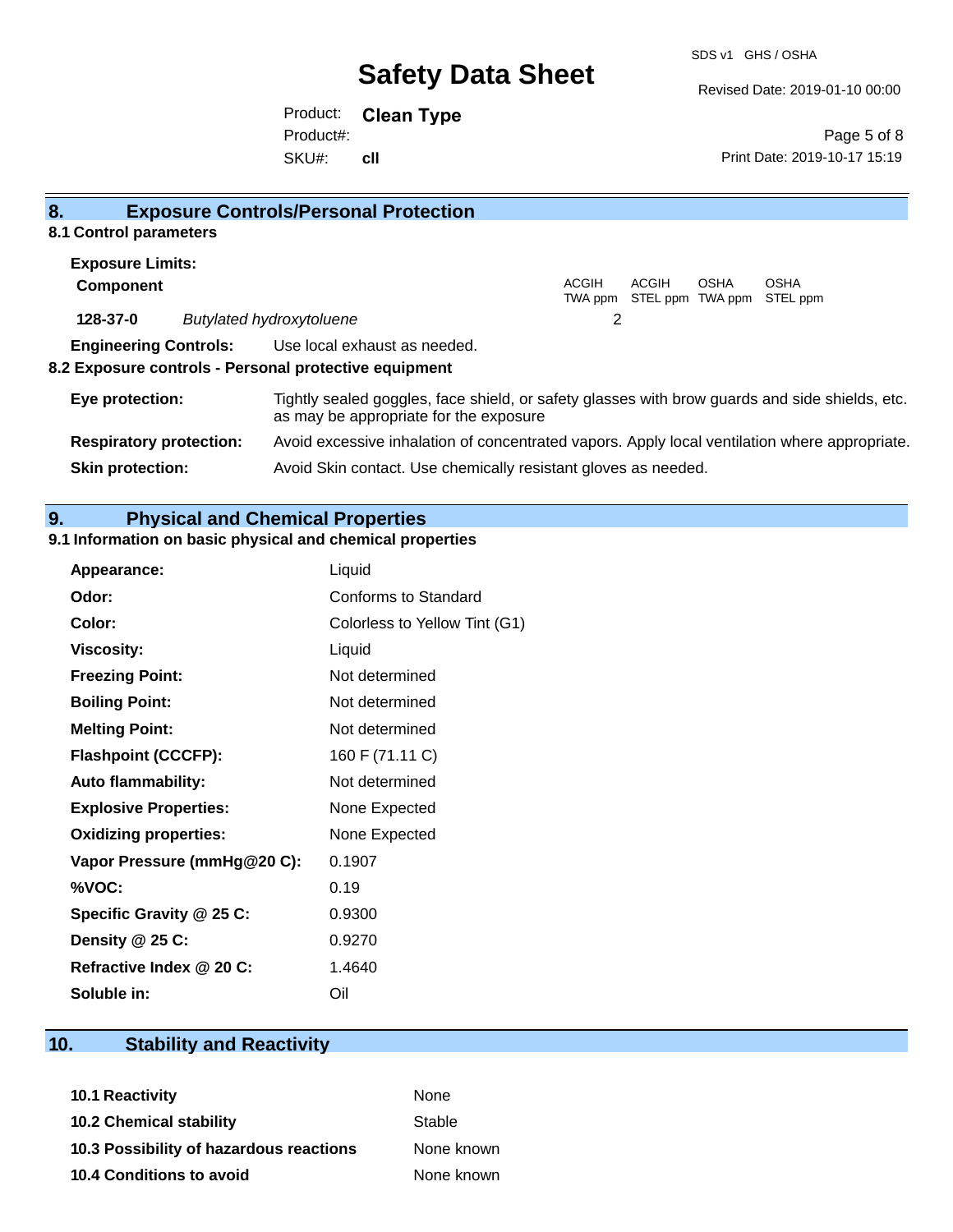SDS v1 GHS / OSHA

Revised Date: 2019-01-10 00:00

Product: **Clean Type** SKU#: Product#: **cll**

Page 6 of 8 Print Date: 2019-10-17 15:19

| 10.5 Incompatible materials           | Strong oxidizing agents, strong acids, and alkalis |
|---------------------------------------|----------------------------------------------------|
| 10.6 Hazardous decomposition products | None known                                         |

### **11. Toxicological Information**

**11.1 Toxicological Effects**

Acute Toxicity Estimates (ATEs) based on the individual Ingredient Toxicity Data utilizing the "Additivity Formula"

| Acute toxicity - Oral - (Rat) mg/kg                | (LD50: 2344.2105) May be harmful if swallowed            |
|----------------------------------------------------|----------------------------------------------------------|
| Acute toxicity - Dermal - (Rabbit) mg/kg           | (LD50: 3686.5354) May be harmful in contact with skin    |
| Acute toxicity - Inhalation - (Rat) mg/L/4hr       | (LD50: 26.3647) May be harmful if inhaled                |
| <b>Skin corrosion / irritation</b>                 | May be harmful if inhaled                                |
| Serious eye damage / irritation                    | Not classified - the classification criteria are not met |
| <b>Respiratory sensitization</b>                   | Not classified - the classification criteria are not met |
| <b>Skin sensitization</b>                          | May cause an allergic skin reaction                      |
| <b>Germ cell mutagenicity</b>                      | Not classified - the classification criteria are not met |
| Carcinogenicity                                    | Not classified - the classification criteria are not met |
| <b>Reproductive toxicity</b>                       | Not classified - the classification criteria are not met |
| Specific target organ toxicity - single exposure   | Not classified - the classification criteria are not met |
| Specific target organ toxicity - repeated exposure | Not classified - the classification criteria are not met |
| <b>Aspiration hazard</b>                           | May be fatal if swallowed and enters airways             |

### **12. Ecological Information**

| Not classified - the classification criteria are not met |
|----------------------------------------------------------|
| Toxic to aquatic life with long lasting effects          |
| no data available                                        |
| no data available                                        |
| no data available                                        |
| no data available                                        |
| no data available                                        |
| no data available                                        |
|                                                          |

#### **13. Disposal Conditions**

#### **13.1 Waste treatment methods**

Do not allow product to reach sewage systems. Dispose of in accordance with all local and national regulations. Send to a licensed waste management company.The product should not be allowed to enter drains, water courses or the soil. Do not contaminate ponds, waterways or ditches with chemical or used container.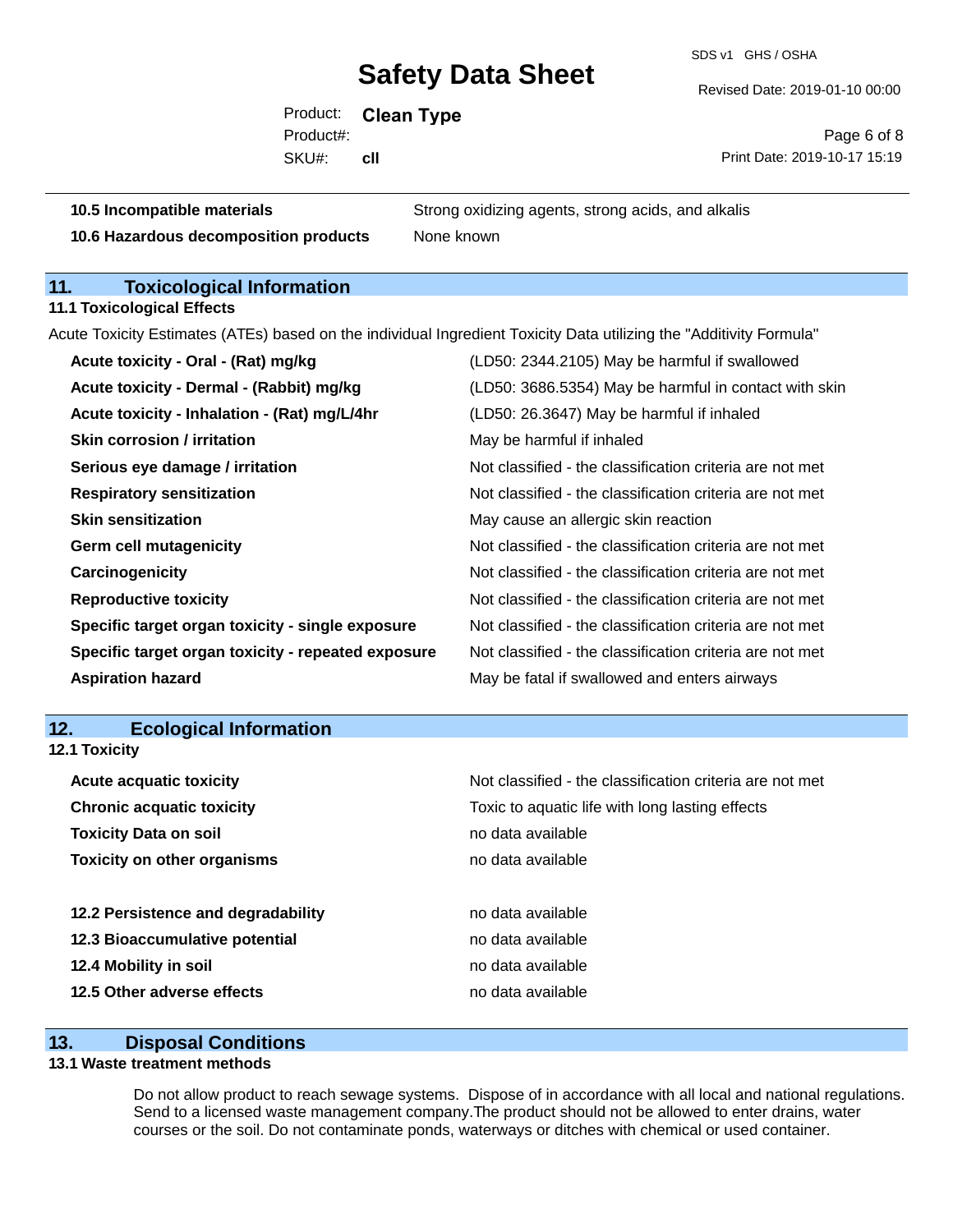SDS v1 GHS / OSHA

Revised Date: 2019-01-10 00:00

Product: **Clean Type** SKU#: Product#: **cll**

Page 7 of 8 Print Date: 2019-10-17 15:19

# **14. Transport Information**

| <b>Marine Pollutant</b>                                       | Yes. Ingredient of greatest environmental impact:<br>5989-27-5 : (10 - 20 %) : Limonene |              |                                     |                 |               |
|---------------------------------------------------------------|-----------------------------------------------------------------------------------------|--------------|-------------------------------------|-----------------|---------------|
| <b>Regulator</b>                                              |                                                                                         | <b>Class</b> | <b>Pack Group</b>                   | <b>Sub Risk</b> | UN-nr.        |
| U.S. DOT (Non-Bulk)                                           |                                                                                         |              | Not Regulated - Not Dangerous Goods |                 |               |
| <b>Chemicals NOI</b>                                          |                                                                                         |              |                                     |                 |               |
| <b>ADR/RID (International Road/Rail)</b>                      |                                                                                         |              |                                     |                 |               |
| <b>Environmentally Hazardous</b><br>Substance, Liquid, n.o.s. |                                                                                         | 9            | Ш                                   |                 | <b>UN3082</b> |
| <b>IATA (Air Cargo)</b>                                       |                                                                                         |              |                                     |                 |               |
| <b>Environmentally Hazardous</b><br>Substance, Liquid, n.o.s. |                                                                                         | 9            | Ш                                   |                 | <b>UN3082</b> |
| IMDG (Sea)                                                    |                                                                                         |              |                                     |                 |               |
| <b>Environmentally Hazardous</b><br>Substance, Liquid, n.o.s. |                                                                                         | 9            | Ш                                   |                 | <b>UN3082</b> |

| 15.<br><b>Regulatory Information</b>      |                                                              |  |
|-------------------------------------------|--------------------------------------------------------------|--|
| <b>U.S. Federal Regulations</b>           |                                                              |  |
| <b>TSCA (Toxic Substance Control Act)</b> | All components of the substance/mixture are listed or exempt |  |
| 40 CFR(EPCRA, SARA, CERCLA and CAA)       | This product contains NO components of concern.              |  |
| <b>U.S. State Regulations</b>             |                                                              |  |
| <b>California Proposition 65 Warning</b>  | This product contains the following components:              |  |
| 123-35-3(NF 204-622-5 0.01 - 0.1%         | beta-Myrcene (Natural Source)                                |  |
| <b>Canadian Regulations</b>               |                                                              |  |
| <b>DSL</b>                                | 100.00% of the components are listed or exempt.              |  |

# **16. Other Information**

#### **GHS H-Statements referred to under section 3 and not listed in section 2**

| H226 : Flammable liquid and vapour                          | H301 : Toxic if swallowed                                |
|-------------------------------------------------------------|----------------------------------------------------------|
| H302: Harmful if swallowed                                  | H311 : Toxic in contact with skin                        |
| H316 : Causes mild skin irritation                          | H317 : May cause an allergic skin reaction               |
| H319 : Causes serious eye irritation                        | H400 : Very Toxic to aquatic life                        |
| H401 : Toxic to aquatic life                                | H402 : Harmful to aquatic life                           |
| H410 : Very toxic to aquatic life with long lasting effects | H412 : Harmful to aquatic life with long lasting effects |
| Total Fractional Values                                     |                                                          |
| (TFV) Risk                                                  | TFV) Risk                                                |
| (189.65) Acute Toxicity Inhalation, Category 5              | (69.44) Aquatic Chronic Toxicity, Category 3             |
| (10.91) Sensitization, Skin, Category 1B                    | (6.92) Aquatic Chronic Toxicity, Category 2              |
| (5.47) Skin Corrosion/Irritation, Category 3                | (3.75) Sensitization, Skin, Category 1                   |
| (2.19) Skin Corrosion/Irritation, Category 2                | (2.13) Acute Toxicity Oral, Category 5                   |